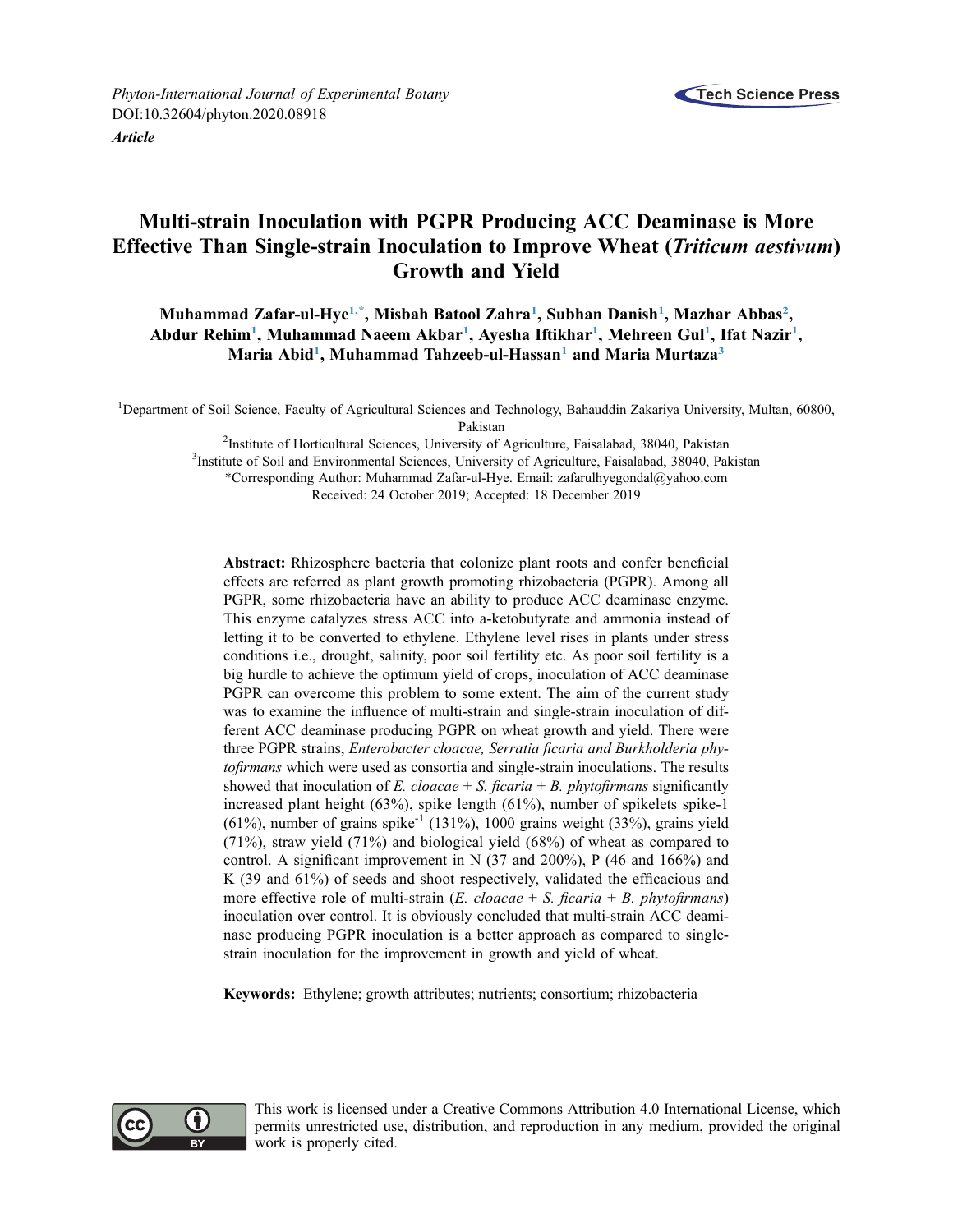#### 1 Introduction

Plant growth is directly linked with nutrients and water holding potential of soil [\[1\]](#page-6-0). High volatilization of ammonia, leaching of nitrate [[2](#page-6-1)] and immobilization of phosphorus and potassium decrease the fertility level of soils [[3](#page-6-2)]. Poor soil fertility status is a main hurdle to achieve the target of getting maximum yield from crops. Furthermore, intensive cultivation of exhaustive crops has depleted the nutrient concentrations in the soils [\[4\]](#page-6-3). Low availability of nutrients is associated with poor growth, development of plants  $[5-6]$  $[5-6]$  $[5-6]$  $[5-6]$  $[5-6]$ .

Ethylene  $(C_2H_4)$  is a plant-signaling molecule which involves in the germination of seeds, root development and elongation, flower senescence, leaf abscission and fruit ripening. It is produced in a two-step process i.e., (1) enzymatic conversion of S-adenosyle methionine (SAM) to 1-amino cyclopropane-1-carboxylic acid (ACC); (2) conversion of ACC to ethylene, which is catalyzed by ACCoxidase [\[7\]](#page-6-6). However, synthesis of endogenous ethylene level is significantly enhanced upon exposure of plants to abiotic stresses including low soil fertility [[8](#page-6-7)–[9](#page-6-8)].

Currently, various strategies are in use to maximize the yield of crops under nutritional stress using chemical fertilizers, green manures, farmyard manures and bio-fertilizers etc. In this context, the combined use of bio-fertilizers and inorganic fertilizers is more effective and environmental friendly approach [\[10](#page-6-9)–[11\]](#page-6-10). It has been observed that rhizosphere is a zone of intense microbial activity immediately adjacent to the plant root and nutrient rich environment due to release of sugars, amino acids, organic acids, plant hormones and enzymes [\[12](#page-6-11)]. The plant growth promoting rhizobacteria (PGPR) can secrete multiple metabolites and enzymes that confer beneficial effects on plants growth [\[13](#page-6-12)–[14\]](#page-7-0).

In addition, the PGPR containing ACC deaminase have been found to be effective enough in enhancing the resistance against abiotic stresses and to promote the health of plants [[15](#page-7-1)–[16\]](#page-7-2). ACC deaminase is a polymeric enzyme which is dependent on pyridoxal 5-phosphate (PLP) [\[17](#page-7-3)]. It is established that the PGPR containing ACC deaminase can reduce the accumulation of ethylene by breaking cyclo-propanoid amino acid ACC (ethylene precursor), into intermediate compounds, ammonia and α-ketobutyrate [\[8\]](#page-6-7). The ACC deaminase producing PGPR enhance the uptake of N, P and K too especially in cereal crops like wheat and maize [\[18](#page-7-4)–[19\]](#page-7-5).

Across the globe, wheat is consumed as a staple food. It is widely cultivated due to its high nutritional value and capability to grow under a vast range of climatic conditions. Wheat shares 44% of daily human intake of iron (Fe) and 25% of zinc (Zn) [[20\]](#page-7-6). In Pakistan, wheat is cultivated over an area of 8,740 thousand hectares with the production of 25,195 million tonnes. However, the yield of wheat is yet below the demand of exponentially increasing population [\[21](#page-7-7)]. That's why current experiment was conducted with the aim to examine the influence of single and multi-strain inoculation of ACC deaminase producing PGPR along with chemical fertilizers on growth and yield of wheat. It is hypothesized that multi-strain inoculation of ACC-deaminase producing PGPR would be a better approach to improve the growth and yield of wheat comparative to single-strain inoculation.

## 2 Materials and Methodology

## 2.1 Experimental Site

A field study was conducted in the experimental area of the Department of the Soil Science, Bahauddin Zakariya University Multan, Pakistan. For determination of soil texture, hydrometer method was used [[22\]](#page-7-8). The pH and EC of soil were noted by making soil paste with 1:1 and 1:10 soil-water ratio respectively on pH and EC meters accordingly. The available P was found out through the protocol described by Olsen's [[23\]](#page-7-9), Extractable K was determined by following Nadeem et al. [[24\]](#page-7-10) and Walkley [\[25\]](#page-7-11) protocol was followed for soil organic matter determination. The pre-experimental soil characteristics are provided in [Tab. 1](#page-2-0).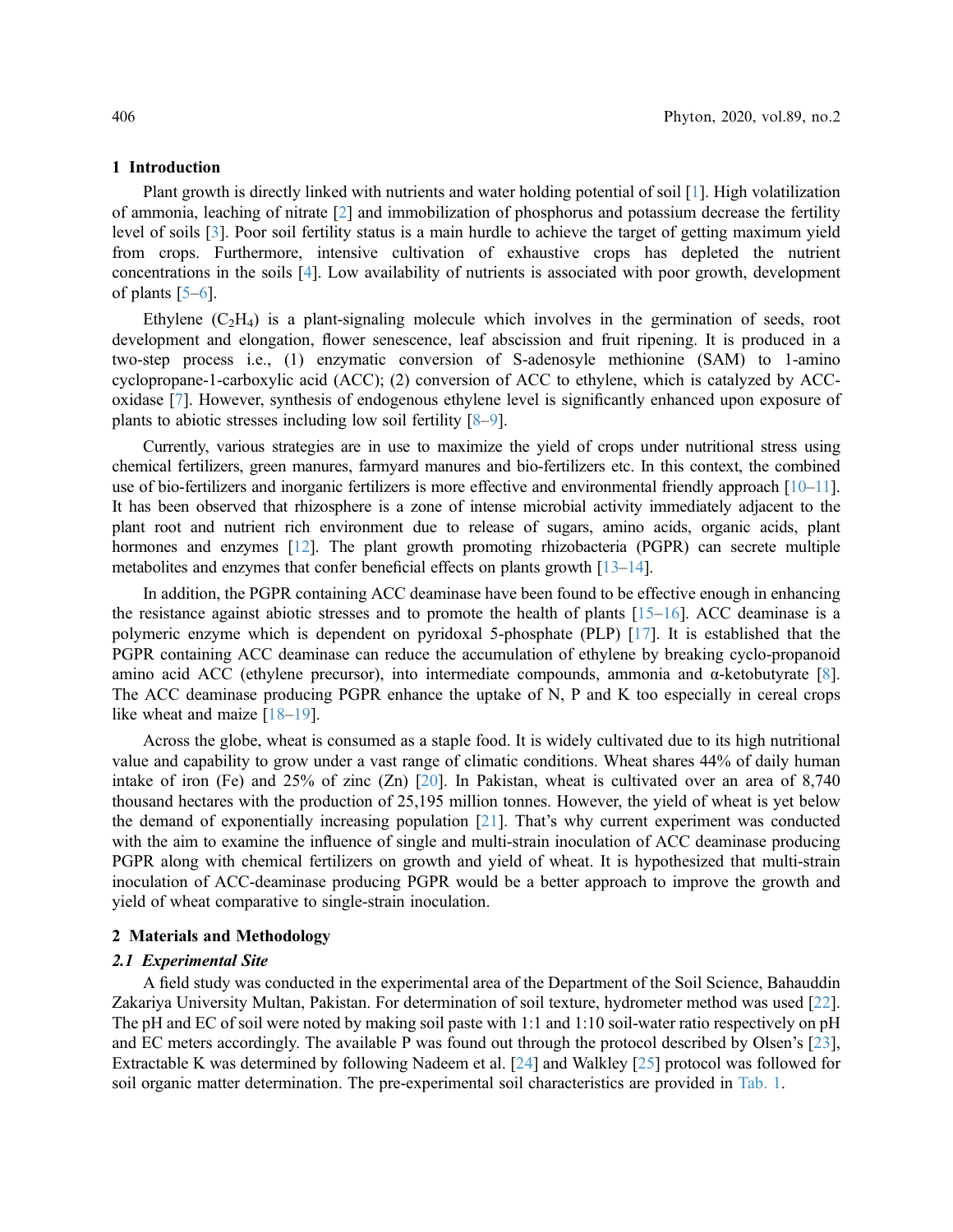<span id="page-2-0"></span>

| Parameters               | Unit                              | Values |
|--------------------------|-----------------------------------|--------|
| <b>Physical Analysis</b> |                                   |        |
| Sand                     | $\frac{0}{0}$                     | 35     |
| Silt                     | $\frac{0}{0}$                     | 35     |
| Clay                     | $\frac{0}{0}$                     | 30     |
| Saturation percentage    | $\frac{0}{0}$                     | 47     |
| Textural class           | Clay loam                         |        |
| <b>Chemical Analysis</b> |                                   |        |
| pHs                      |                                   | 8.60   |
| ECe                      | $dS$ m <sup><math>-1</math></sup> | 2.30   |
| <b>TDS</b>               | $mg \text{ kg}^{-1}$              | 1.15   |
| <b>OM</b>                | $\frac{0}{0}$                     | 0.40   |
| Total nitrogen           | $\frac{0}{0}$                     | 0.05   |
| Available phosphorus     | $mg \, kg^{-1}$                   | 5.6    |
| Extractable potassium    | $mg \text{ kg}^{-1}$              | 130    |

Table 1: Physio-chemical characterization of soil

## 2.2 Treatments

There were eight treatments with three replications. The treatments included (1) un-inoculated control, (2) Enterobacter cloacae (3) Serratia ficaria, (4) Burkholderia phytofirmans, (5) Enterobacter cloacae + Serratia ficaria, (6) Enterobacter cloacae + Burkholderia phytofirmans, (7) Serratia ficaria + Burkholderia phytofirmans and (8) Enterobacter cloacae + Serratia ficaria + Burkholderia phytofirmans. The NPK fertilizers as 120, 100 and 60 kg ha<sup> $-1$ </sup> respectively, were applied along with every treatment including control.

#### 2.3 Bacterial Inoculation

Peat was used as a standard carrier for bacterial inoculation. Peat was collected from a local nursery and sterilized at 121°C for 21 min. For seed inoculation, the DF media was prepared without agar [[26\]](#page-7-12). Uniform cell density,  $10^8$ - $10^9$  CFU mL<sup>-1</sup> was achieved prior to seed inoculation in case of every single and multistrain inoculation.

# 2.4 PGPR Strains

The PGPR strains, Enterobacter cloacae (W6), Serratia ficaria (W10) and Burkholderia phytofirmans (PsJN) were obtained from Laboratory of Soil Microbiology and Biochemistry, Institute of Soil and Environmental Sciences, University of Agriculture Faisalabad, Pakistan. All the strains were positive in ACC deaminase activity.

#### 2.5 Wheat Variety and Sowing

Wheat cultivar used in the trial was AAS-2008 (a developed variety of Wheat for lower Punjab). Sowing was done by using dibbler (recommended 9 inch row to row distance) for sowing of seeds of Wheat. Each plot size was 12 m<sup>2</sup> (4 m  $\times$  3 m). Recommended row to row (R  $\times$  R) distance i.e., 9 inch was maintained.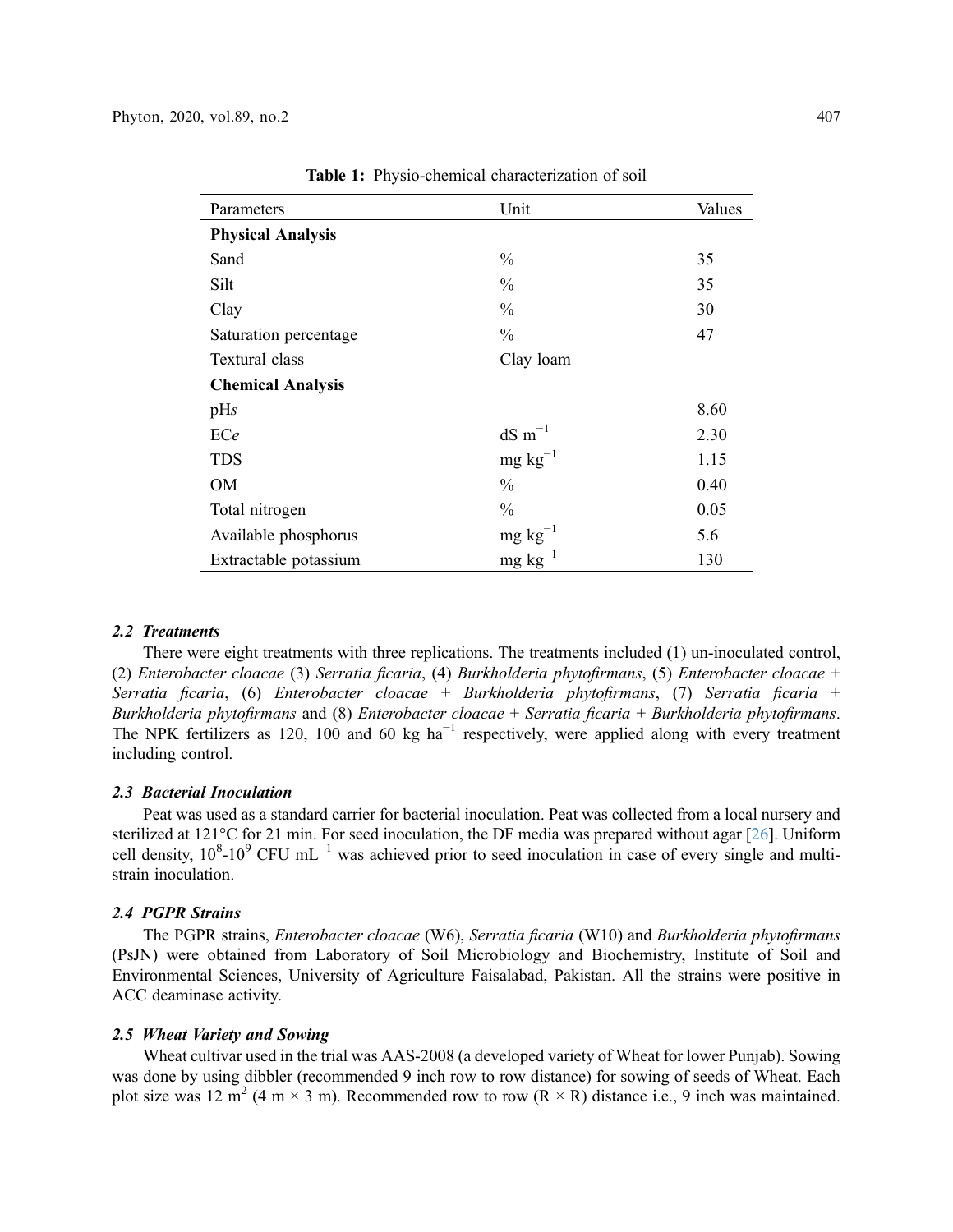#### 2.6 Irrigation and Fertilizer Application

Recommended number of irrigation (4-5) was applied throughout the research period in this field experiment, as per requirement. The NPK Fertilizers as urea, DAP and SOP were added at the rate of 120, 60 and 60 kg ha<sup> $-1$ </sup> as recommended fertilizer doses [[40](#page-8-0)].

# 2.7 Harvesting

Plants were harvested at the time of maturity. Plant height was measured at physiological maturity stage. Five tillers were chosen at random from each replication. Length of five random selected spikes was measured from each replication. Number of spikelet spike−<sup>1</sup> was also counted from the five randomly selected spike. Randomly harvested tillers were threshed separately. After separating grains from straw, number of grains per spike was counted. Five samples having 100 grains were taken from each plot and weighed. Then the weight of 100 grains was converted into 1000-grain weight by multiplication. Five plants were selected on random basis and the weight of whole produce of a plant was noted. Biological yield was calculated and adjusted to kg ha<sup> $-1$ </sup> unit by multiplying the one meter square biological yield with 10,000 value. With the help of one meter square (1 m<sup>2</sup>) quadrate/frame, plants were harvested and sun dried for three days. Then they were threshed manually and after separating the grains and straws, grains were weighed and adjusted to kg ha<sup> $-1$ </sup> unit by multiplying the one meter square grain yield by 10,000 value.

 $1 \text{ m}^2 \times 10,000 = \text{kg h} \text{a}^{-1}$ 

Straw yield was calculated as:

Straw yield  $=$  Biological yield  $-$  Grain yield

#### 2.8 Nutrients Analyses

For determination of nitrogen, potassium and phosphorus contents in grain and straw samples wet digestion was done as described by Wolf [[27\]](#page-7-13). The potash was determined with flamephotometer (Jenway PFP-7), using standard curve [[24\]](#page-7-10). Phosphorus was determined by spectrophotometer using standard curve [[28\]](#page-7-14). Nitrogen was determined by Kjeldahl's method described by Jackson [\[29](#page-7-15)].

### 2.9 Statistical Analyses

Collected data from treatments on various parameters were arranged and analyzed by ANOVA (analysis of variance) and their means were compared with Tukey's test at 0.05% probability [[30\]](#page-7-16).

## 3 Results

### 3.1 Growth Attributes

Results revealed that single and multi-strains inoculation significantly affected wheat plant height, spike length, number of spikelets spike<sup>-1</sup> and number of grains spike<sup>-1</sup>. Inoculation of E. cloacae × S. ficaria × B. phytofirmans remained significantly better over control for plant height, spike length, number of spikelets spike<sup>-1</sup> and number of grains spike<sup>-1</sup>. No significant change was observed among each other where E. cloacae + S. ficaria and S. ficaria + B. phytofirmans were used for plant height and spike length but E. cloacae + B. phytofirmans performed significantly better over S. ficaria + B. phytofirmans for number of spikelets spike<sup>-1</sup> and number of grains spike<sup>-1</sup> [\(Tab. 2\)](#page-4-0). It was also observed that sole *E*. cloacae, S. ficaria and B. phytofirmans differed significantly over control for plant height, spike length, number of spikelets spike<sup>-1</sup> and number of grains spike<sup>-1</sup>. Among sole inoculation, *B. phytofirmans* remained significantly better from E. cloacae and S. ficaria for number of spikelets spike<sup>-1</sup> and number of grains spike−<sup>1</sup> . Maximum increases of 62, 61, 61 and 131 % were noted in plant height, spike length, number of spikelets spike<sup>-1</sup> and number of grains spike<sup>-1</sup> respectively over control where E. cloacae + S. ficaria + B. phytofirmans was applied.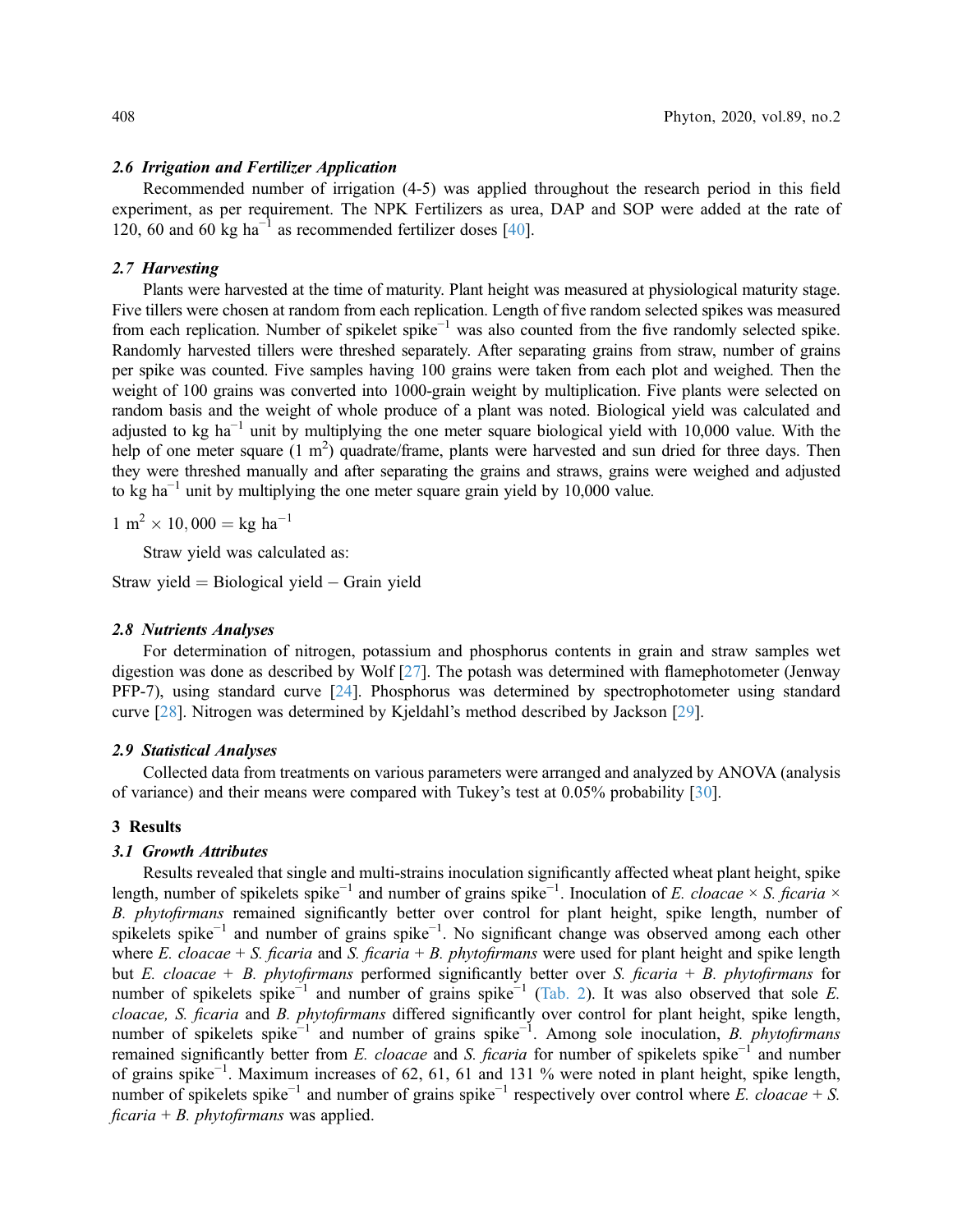| Treatments                                                          | Plant<br>Height (cm) | Spike<br>Length (cm) | Number of<br>spikelets spike $^{-1}$ | Number of<br>grains spike $^{-1}$ |
|---------------------------------------------------------------------|----------------------|----------------------|--------------------------------------|-----------------------------------|
| Control                                                             | 55.00 E              | 8.67 E               | 14.67 F                              | 25.67 H                           |
| E. cloacae                                                          | 66.33 CD             | 11.00 CD             | 18.00 E                              | 46.00 F                           |
| S. ficaria                                                          | 62.00 DE             | 9.33 DE              | 19.33 D                              | 42.67 G                           |
| <b>B.</b> phytofirmans                                              | 66.67 CD             | 11.33 BCD            | 20.00 C                              | 48.33 E                           |
| $E.$ cloacae + S. ficaria                                           | 73.00 BC             | 11.67 BC             | 20.00 C                              | 50.00 C                           |
| $E.$ cloacae + $B.$ phytofirmans                                    | 77.67 B              | 12.67 AB             | 21.67 B                              | 54.33 B                           |
| S. ficaria + B. phytofirmans                                        | 75.00 B              | 11.67 BC             | 20.67 C                              | 49.00 D                           |
| E. cloacae + m S. ficaria $\times$<br><b>B.</b> <i>phytofirmans</i> | 89.33 A              | 14.00 A              | 23.67 A                              | 59.33 A                           |

<span id="page-4-0"></span>Table 2: Effect of single and multistrains inoculation of ACC deaminase producing PGPR on growth attributes of wheat

Different letters exhibit significant deference ( $p \le 0.05$ ) between treatments.

# 3.2 Yield Attributes

Multi-strain bacterization produced highly significant effects on 1000-grain weight of wheat, grain yield, straw yield and biological yield. Inoculation with E. cloacae  $+ S$ . ficaria  $+ B$ . phytofirmans remained significantly best among all the treatments regarding improvement in 1000-grains weight, grain, straw and biological yield. Inoculation with E. cloacae  $\times$  B. phytofirmans remained significantly better over E.  $cloace + S.$  ficaria for 1000-grains weight, grain, straw and biological yield ([Tab. 3\)](#page-4-1). In addition, no significant change was noted among effects of E. cloacae + B. phytofirmans and S. ficaria + B. phytofirmans regarding 1000-grain weight, grain, straw and biological yield. Single inoculation with E. cloacae, S. ficaria and B. phytofirmans also remained significantly better from control for 1000-grain, weight, grain, straw and biological yield. Maximum increases of 33, 71, 71 and 68% were noted in 1000 grains weight, grain, straw and biological yield respectively over control where E. cloacae + S. ficaria + B. phytofirmans was applied.

| <b>Treatments</b>                         | 1000 grains<br>weight $(g)$ | Grain Yield<br>$(Mg ha^{-1})$ | Straw Yield<br>$(Mg ha^{-1})$ | <b>Biological Yield</b><br>$(Mg ha^{-1})$ |
|-------------------------------------------|-----------------------------|-------------------------------|-------------------------------|-------------------------------------------|
| Control                                   | 45 F                        | 2.21 F                        | 6.62 F                        | 8.83 E                                    |
| E. cloacae                                | 46 E                        | 2.94 CD                       | 8.81 CD                       | 11.7C                                     |
| S. ficaria                                | 51 D                        | 2.51 EF                       | 7.54 EF                       | 10.1 DE                                   |
| <b>B.</b> phytofirmans                    | 51 D                        | 2.82 DE                       | 8.46 DE                       | 11.3 CD                                   |
| $E.$ cloacae + S. ficaria                 | 52 CD                       | 2.78 DE                       | 8.33 DE                       | 11.1 CD                                   |
| $E.$ cloacae + $B.$ phytofirmans          | 54 B                        | 3.35 B                        | 10.1 B                        | 13.4 AB                                   |
| S. ficaria + B. phytofirmans              | 53 BC                       | 3.32 BC                       | 9.97 BC                       | 13.3 B                                    |
| E. cloacae + S. ficaria + B. phytofirmans | 60 A                        | $3.77 \text{ A}$              | 11.3A                         | 14.8 A                                    |

<span id="page-4-1"></span>Table 3: Effect of single and multistrains inoculation of ACC deaminase producing PGPR on yield attributes of wheat

Different letters exhibit significant deference ( $p \le 0.05$ ) between treatments.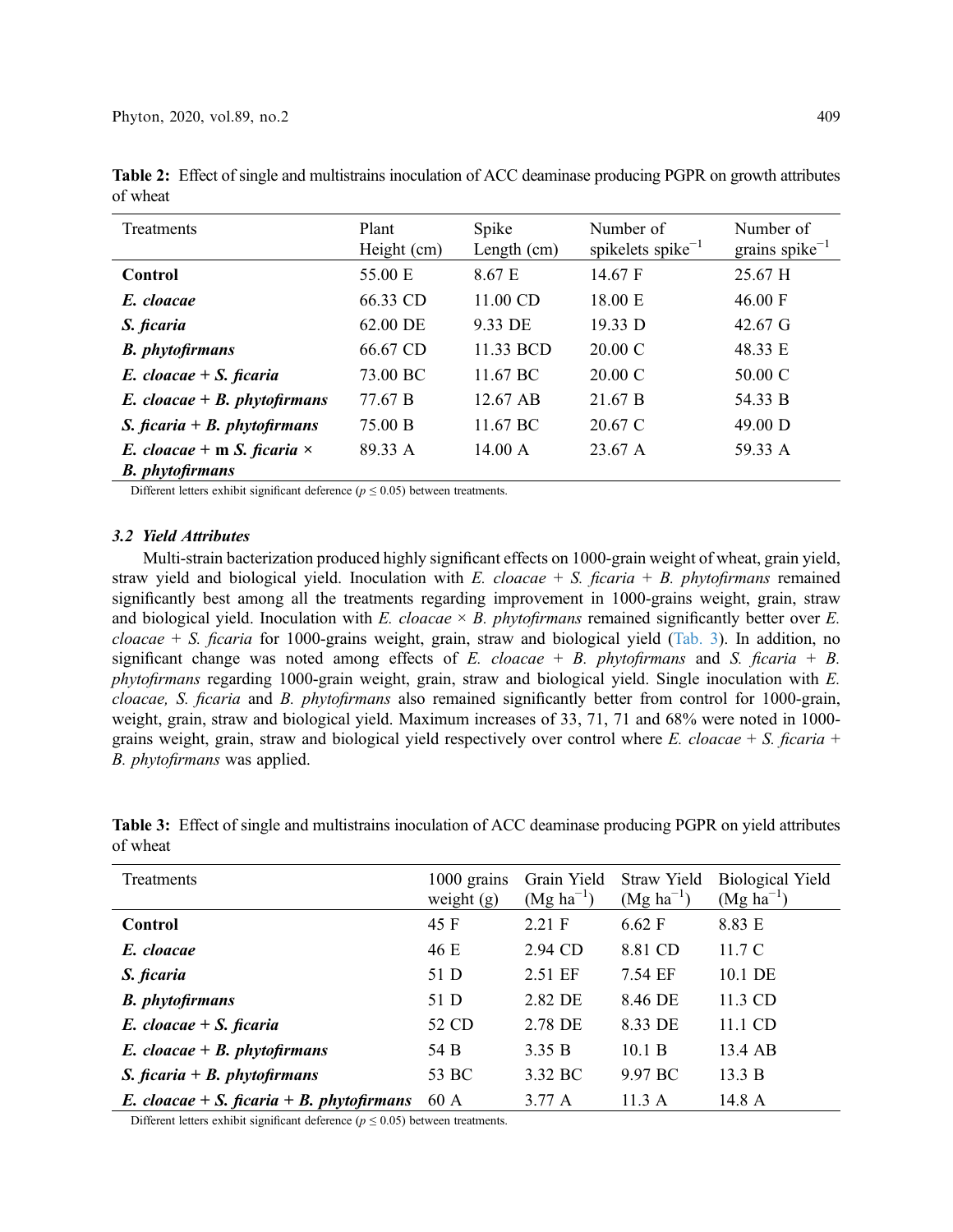#### 3.3 Nutrients Concentration in Seeds and Shoot

Multi-strain PGPR inoculation significantly affected N, P and K concentration in shoot and seeds of wheat. The E. cloacae + S. ficaria + B. phytofirmans proved significantly better among all the treatments regarding N, P and K concentration in shoot and seeds. The E. cloacae + B. phytofirmans remained significantly better over S. ficaria  $+ B$ . phytofirmans and exhibited significant increase in N, P and K concentration in shoot and seeds. The S. ficaria + B. phytofirmans remained better than E. cloacae + S. ficaria with respect to N concentration in seed and K in shoot. However, both the S. ficaria + B. phytofirmans and E. cloacae + S. ficaria remained statistically alike for N in shoot, K in seeds and P in seed and shoot ([Tab. 4](#page-5-0)). Inoculation with E. cloacae, S. ficaria and B. phytofirmans in separate also proved significantly better from control for N, P and K concentration in shoot and seeds of wheat. Maximum increases of 37, 200, 57, 167, 28 and 38% were noted in N in seeds, N in shoot, P in seeds, P in shoot, K in seeds and K in shoot respectively over control where E. cloacae + S. ficaria + B. phytofirmans was applied.

<span id="page-5-0"></span>

| Table 4: Effect of single and multistrains inoculation of ACC deaminase producing PGPR on nutrients |  |
|-----------------------------------------------------------------------------------------------------|--|
| concentration of wheat seed and shoot                                                               |  |
|                                                                                                     |  |

| <b>Treatments</b>                                   | $N$ in<br>seeds  | $N$ in<br>shoot | $P$ in<br>seeds | $P$ in<br>shoot<br>$(\%)$ | $K$ in<br>seeds  | K in<br>shoot     |
|-----------------------------------------------------|------------------|-----------------|-----------------|---------------------------|------------------|-------------------|
| Control                                             | $1.35 \text{ G}$ | $0.05$ E        | $0.30\text{ G}$ | 0.06 E                    | 1.80 F           | 0.49 <sub>G</sub> |
| E. cloacae                                          | 1.53 E           | $0.07$ DE       | 0.37 E          | $0.09$ D                  | $2.20$ D         | 0.58 EF           |
| S. ficaria                                          | 1.44 F           | $0.07$ DE       | 0.31 F          | $0.10$ CD                 | 2.10 E           | 0.57 F            |
| <b>B.</b> <i>phytofirmans</i>                       | 1.53 E           | $0.08$ D        | $0.41$ D        | $0.11\text{ C}$           | 2.30 C           | 0.59 DE           |
| $E.$ cloacae + S. ficaria                           | $1.64$ D         | $0.10\text{ C}$ | $0.43\text{ C}$ | $0.12\text{ C}$           | 2.30 C           | $0.60$ D          |
| $E.$ cloacae + $B.$ phytofirmans                    | 1.72 B           | 0.14 B          | 0.45 B          | 0.15 B                    | 2.40 B           | 0.69 B            |
| S. ficaria + B. phytofirmans                        | $1.65 \text{ C}$ | 0.11 C          | $0.43\text{ C}$ | $0.12\text{ C}$           | 2.30 C           | $0.62\text{ C}$   |
| E. cloacae + S. ficaria +<br><b>B.</b> phytofirmans | 1.85A            | 0.15 A          | 0.47A           | 0.16A                     | $2.50 \text{ A}$ | 0.79A             |

Different letters exhibit significant deference ( $p \le 0.05$ ) between treatments

# 4 Discussion

In the current study, the multi-strain PGPR inoculation significantly increased wheat plant height, spike length, number of spikelets spike−<sup>1</sup> and number of grains spike−<sup>1</sup> as compared to the control and even singlestrain inoculation in most of the cases. The improvement in plant height might be due to reduction in stress ethylene level by sole consortium of ACC deaminase producing PGPR. Mayak et al. [\[31](#page-7-17)] stated that elevated 1-aminocyclopropane-1-carboxylic acid (ACC), especially under limited availability of water and nutrients in plant, increases ethylene concentration in root and shoot of plants. The plant roots and seeds exude the ACC into rhizosphere that is converted by ACC-deaminase into  $NH_3$  and  $\alpha$ -ketobutyrate thus decreasing ethylene level. Reduction in ethylene results in better roots elongation that might have facilitated plant to take in water and nutrients by exploring more soil volume [[8](#page-6-7)]. In addition to ACC-deaminase activity, the improvement in wheat growth might also be favoured due to production of other growth-improving organic entities. Xie et al. [[32\]](#page-7-18) also noted IAA as an allied factor, playing a role in crops growth improvement. High IAA synthesis by PGPR increases surface area and length of adventitious and lateral roots in plants that help in nutrients uptake [\[33](#page-7-19)]. In addition, roots exudates (organic acids, phytosiderophores, sugars, vitamins, amino acids, nucleosides and mucilage) attract the PGPR for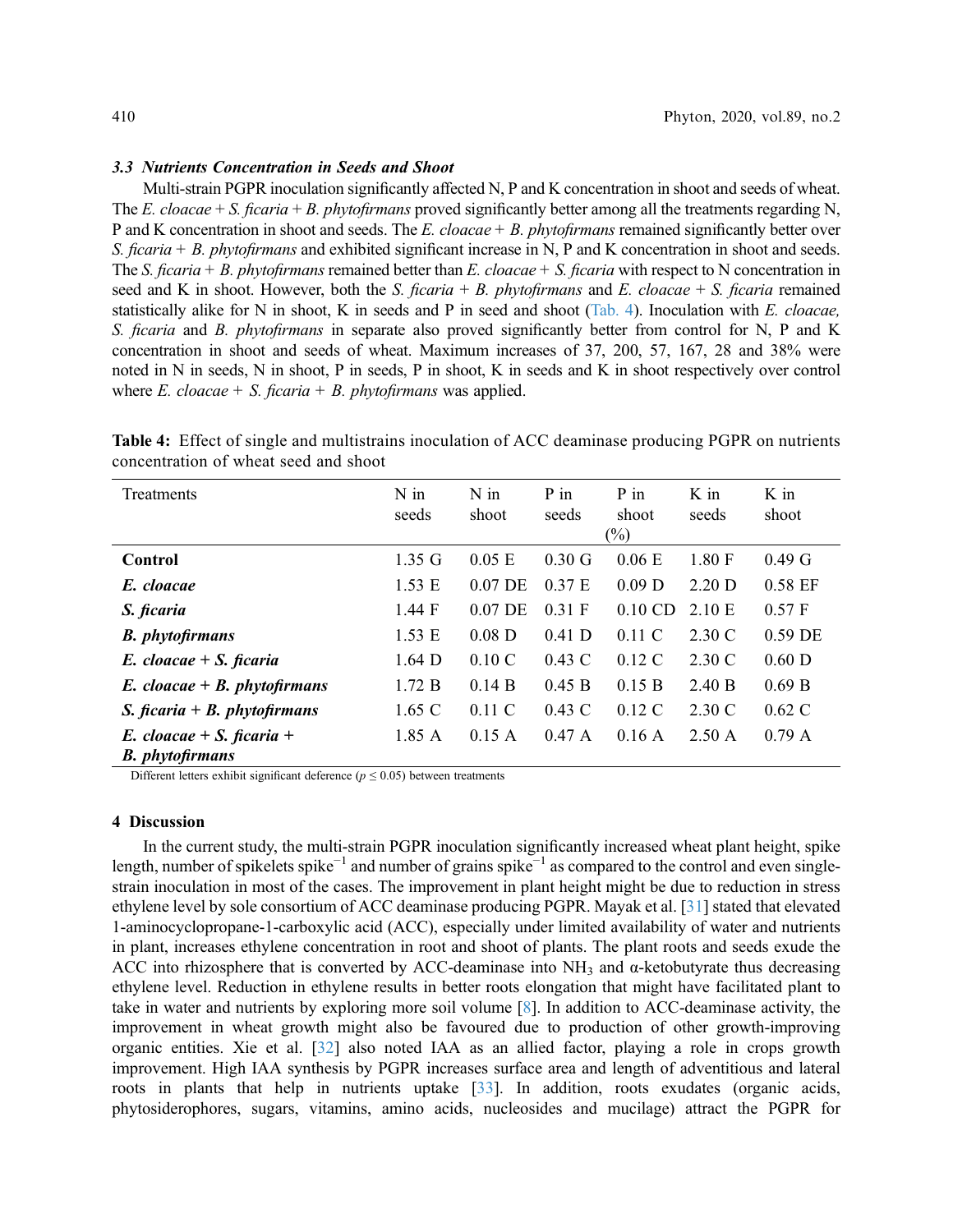colonization in roots with an improvement in the uptake of water and solubilization of immobilized (P and K) nutrients [\[34](#page-7-20)–[35\]](#page-8-1). The multi-strains PGPR E. cloacae + S. ficaria + B. phytofirmans inoculation in specific, distinctly counteracted the adverse effects of drought in wheat in terms of improvement in 1000-grain weight, grain yield, straw yield and biological yield. This increase in yield of wheat might be due to an improvement in N, P and K uptake facilitated by the PGPR consortium. Plants growth is largely dependent on nutrients and H<sub>2</sub>O holding potential of soil [\[10,](#page-6-9)[37\]](#page-8-2). According to Hassan et al. [\[38\]](#page-8-3), better uptake of N, P and K nutrients with PGPR application play a vital role in the development of shoot and root dry weight [[36\]](#page-8-4). The probability of secretion of acid phosphatases enzyme may another important factor that would have helped in growth promotion through consortium [\[39](#page-8-5)].

# 5 Conclusion

Finally, the conclusion may be drawn out of the present study that multi-strain inoculation with the PGPR possessing an ACC-deaminase activity is more effective than single-strain inoculation to improve wheat growth and yield.

Conflicts of Interest: The authors declare no conflicts interests.

# References

- <span id="page-6-0"></span>1. Hodge, A. (2004). The plastic plant: root responses to heterogeneous supplies of nutrients. New Phytologist, 162(1), 9–2[4. DOI 10.1111/j.1469-8137.2004.01015.x](http://dx.doi.org/10.1111/j.1469-8137.2004.01015.x).
- <span id="page-6-1"></span>2. IFA (2015). International fertilizer industry association statistics. <http://www.fertilizer.org/ifadata>. accessed 18/3/ 2017.
- <span id="page-6-2"></span>3. Goya, J. F., Frangi, J. L., Pérez, C., Dalla, T. F. (2008). Decomposition and nutrient release from leaf litter in Eucalyptus grandis plantations on three different soils in Entre Ríos, Argentina. Bosque (Valdivia), 29(3), 217–22[6. DOI 10.4067/S0717-92002008000300005](http://dx.doi.org/10.4067/S0717-92002008000300005).
- <span id="page-6-3"></span>4. Zhao, D., Reddy, K. R., Kakani, V., Read, J., Carter, G. (2003). Corn (Zea mays L.) growth, leaf pigment concentration, photosynthesis and leaf hyperspectral reflectance properties as affected by nitrogen supply. Plant and Soil, 257(1), 205–21[8. DOI 10.1023/A:1026233732507](http://dx.doi.org/10.1023/A:1026233732507).
- <span id="page-6-4"></span>5. Khan, M. I. R., Trivellini, A., Fatma, M., Masood, A., Francini, A. (2015). Role of ethylene in responses of plants to nitrogen availability. Frontiers in Plant Science, 6, 927.
- <span id="page-6-5"></span>6. Hashmi, S., Younis, U., Danish, S., Munir, T. M. (2019). Pongamia pinnata L. leaves biochar increased growth and pigments syntheses in Pisum sativum L. exposed to nutritional stress. Agriculture, 9(7), 153[. DOI 10.3390/](http://dx.doi.org/10.3390/agriculture9070153) [agriculture9070153](http://dx.doi.org/10.3390/agriculture9070153).
- <span id="page-6-6"></span>7. Arshad, M., Frankenberger, W. T. Jr (2002). Ethylene: agricultural sources and applications. New York: Kluwer Academic Publishers.
- <span id="page-6-7"></span>8. Glick, B. R. (1999). Enzymes that regulate ethylene levels-1-aminocyclopropane-1-carboxylic acid (ACC) deaminase, ACC synthase and ACC oxidase. Indian Journal of Experimental Biology, 35(1), 1–17.
- <span id="page-6-8"></span>9. Yang, J., Kloepper, J. W., Ryu, C. M. (2008). Rhizosphere bacteria help plants tolerate abiotic stress. Trends in Plant Science, 14(1), 1–[4. DOI 10.1016/j.tplants.2008.10.004](http://dx.doi.org/10.1016/j.tplants.2008.10.004).
- <span id="page-6-9"></span>10. Glick, B. R. (1995). The enhancement of plant-growth by free-living bacteria. Canadian Journal of Microbiology, 41(2), 109–117[. DOI 10.1139/m95-015.](http://dx.doi.org/10.1139/m95-015)
- <span id="page-6-10"></span>11. Glick, B. R. (2005). Modulation of plant ethylene levels by the bacterial enzyme ACC deaminase. FEMS Microbiology Letters, 251(1), 1–[7. DOI 10.1016/j.femsle.2005.07.030](http://dx.doi.org/10.1016/j.femsle.2005.07.030).
- <span id="page-6-11"></span>12. Pinton, R., Varanini, Z., Naniperi, P. (2001). The rhizosphere as a site of biochemical interactions among soil components, plants and microorganisms. In: The Rhizosphere. CRC Press, Boca Raton, 17-34.
- <span id="page-6-12"></span>13. Kloepper, J. W., Lifshitz, R., Zablotowicz, R. M. (1989). Free-living bacterial inocula for enhancing crop productivity. Trends in Biotechnology, 7(2), 39–4[4. DOI 10.1016/0167-7799\(89\)90057-7](http://dx.doi.org/10.1016/0167-7799(89)90057-7).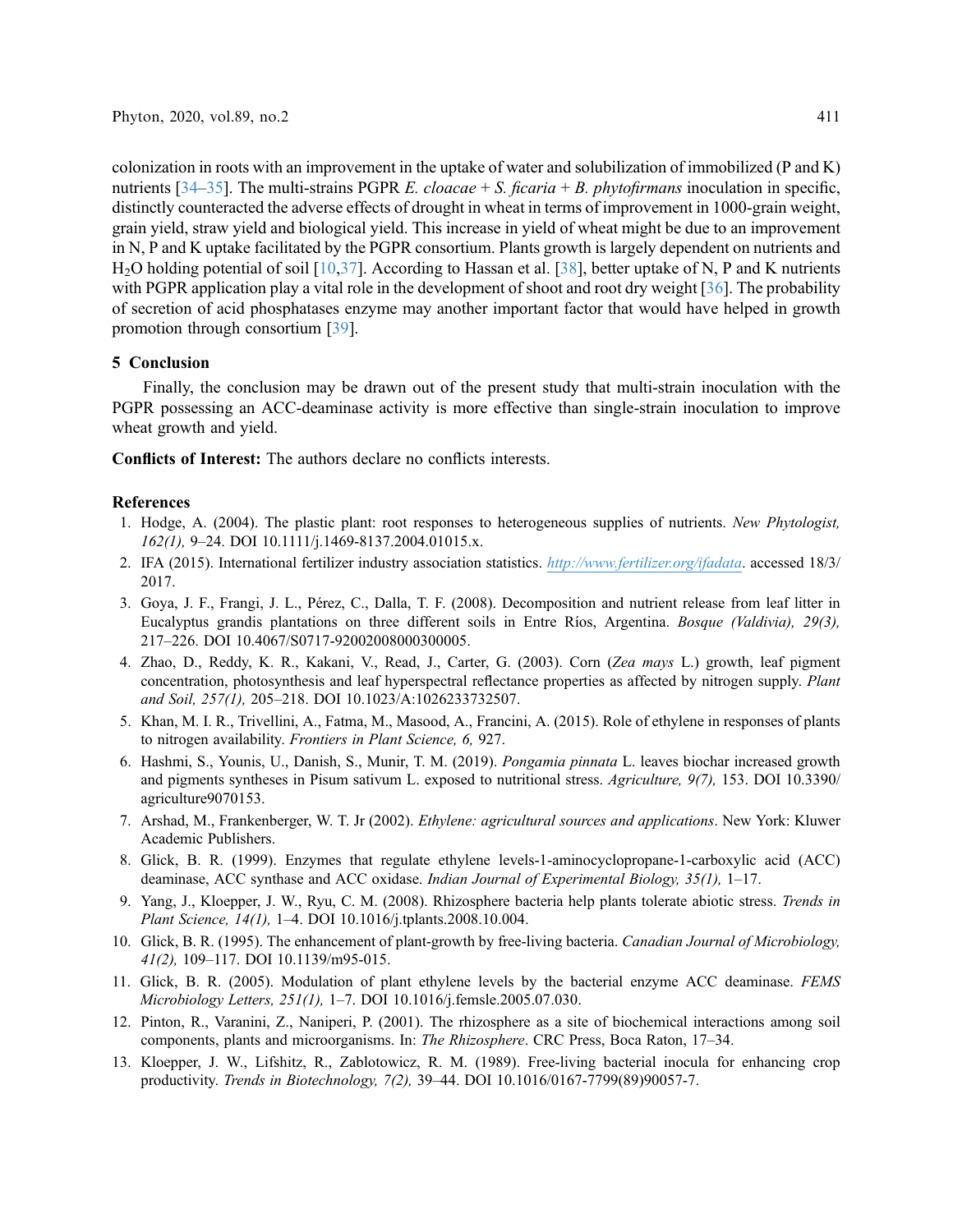- <span id="page-7-0"></span>14. Ngumbi, E., Kloepper, J. (2016). Bacterial-mediated drought tolerance: current and future prospects. Applied Soil Ecology, 105, 109–12[5. DOI 10.1016/j.apsoil.2016.04.009.](http://dx.doi.org/10.1016/j.apsoil.2016.04.009)
- <span id="page-7-1"></span>15. Shakir, M. A., Bano, A., Arshad, M. (2012). Rhizosphere bacteria containing ACC-deaminase conferred drought tolerance in wheat grown under semi-arid climate. Soil & Environment, 31, 108–112.
- <span id="page-7-2"></span>16. Cherif, H., Marasco, R., Rolli, E., Ferjani, R., Fusi, M. et al. (2015). Oasis desert farming selects environmentspecific date palm root endophytic communities and cultivable bacteria that promote resistance to drought. Environmental Microbiology Reports, 7(4), 668–678[. DOI 10.1111/1758-2229.12304.](http://dx.doi.org/10.1111/1758-2229.12304)
- <span id="page-7-3"></span>17. Karthikeyan, S., Zhou, Q., Zhao, Z., Kao, C., Tao, Z. et al. (2004). Structural analysis of Pseudomonas 1 aminocyclopropane-1-carboxylate deaminase complexes insight into the mechanism of a unique pyridoxal-5 phosphat dependent cyclopropane ring opening reaction. Biochemistry, 43(42), 13328–13339[. DOI 10.1021/](http://dx.doi.org/10.1021/bi048878g) [bi048878g](http://dx.doi.org/10.1021/bi048878g).
- <span id="page-7-4"></span>18. Danish, S., Zafar-ul-Hye, M., Hussain, S., Riaz, M., Qayyum, M. F. (2019). Mitigation of drought stress in maize through inoculation with drought tolerant ACC deaminase containing PGPR under axenic conditions. Pakistan Journal of Botany, 52(1)[. DOI 10.30848/PJB2020-1\(7\)](http://dx.doi.org/10.30848/PJB2020-1(7))
- <span id="page-7-5"></span>19. Danish, S., Zafar-ul-Hye, M. (2019). Co-application of ACC-deaminase producing PGPR and timber-waste biochar improves pigments formation, growth and yield of wheat under drought stress. Scientific Reports, 9(1), 599[9. DOI 10.1038/s41598-019-42374-9.](http://dx.doi.org/10.1038/s41598-019-42374-9)
- <span id="page-7-6"></span>20. Henderson, K. N., Tye-Din, J. A., Reid, H. H. (2007). A structural and immunological basis for the role of human leukocyte antigen DQ8 in celiac disease. Immunity, 27(1), 23–3[4. DOI 10.1016/j.immuni.2007.05.015.](http://dx.doi.org/10.1016/j.immuni.2007.05.015)
- <span id="page-7-7"></span>21. Pakistan Economic Survey (2019). Agriculture. Chapter 2. Ministry of Finance, 1–33.
- <span id="page-7-8"></span>22. Moodie, C. D., Smith, H. W., McCreery, R. A. (1959). Laboratory manual for soil fertility. Washington: Department of Agronomy, State College of Washington Pullman, 31–39.
- <span id="page-7-9"></span>23. Olsen, S. R., Cole, C. V., Watanabe, F. S., Dean, L. A. (1954). Estimation of available phosphorus in soils by extraction with sodium bicarbonate. US Department of Agriculture Circular No. 939. Banderis, A. D., Barter, D. H., Anderson, K. Agricultural and Advisor.
- <span id="page-7-10"></span>24. Nadeem, S. M., Zahir, Z. A., Naveed, M., Nawaz, S. (2013). Mitigation of salinity-induced negative impact on the growth and yield of wheat by plant growth-promoting rhizobacteria in naturally saline conditions. Annals of Microbiology, 63(1), 225–232[. DOI 10.1007/s13213-012-0465-0](http://dx.doi.org/10.1007/s13213-012-0465-0).
- <span id="page-7-11"></span>25. Walkley, A. (1935). An examination of methods for determining organic carbon and nitrogen in soils. Journal of Agricultural Science, 25(4), 598–609[. DOI 10.1017/S0021859600019687](http://dx.doi.org/10.1017/S0021859600019687).
- <span id="page-7-12"></span>26. Dworkin, M., Foster, JW. (1957). Studies on Pseudomonas methanica (Söhngen) nov. comb. Journal of Bacteriology, 72(5), 646–65[9. DOI 10.1128/JB.72.5.646-659.1956.](http://dx.doi.org/10.1128/JB.72.5.646-659.1956)
- <span id="page-7-13"></span>27. Wolf, B. (1982). The conprehensive system of leaf analysis and its use for diagnosing crop nutrient status. Communications in Soil Science and Plant Analysis, 3(12), 1035–105[9. DOI 10.1080/00103628209367332](http://dx.doi.org/10.1080/00103628209367332).
- <span id="page-7-14"></span>28. Jones, J. B. Jr., Wolf, B., Mills, H. A. (1991). Athens: Micro-Macro Publishing Inc., Athens, Georgia, USA.
- <span id="page-7-15"></span>29. Jackson, M. L. (1962). Soil chemical analysis. Englewood Cliffs: Prentice Hall.
- <span id="page-7-16"></span>30. Steel, R. G. D., Torrie, J. H. (1997). Principles and procedures of statistics-a biometric approach. Third Edition. Singapore: McGraw Hill Book International Co., 204–227.
- <span id="page-7-17"></span>31. Mayak, S., Tirosh, T., Glick, B. R. (2004). Plant growth-promoting bacteria confer resistance in tomato plants to salt stress. Plant Physiology and Biochemistry, 42(6), 565–572[. DOI 10.1016/j.plaphy.2004.05.009.](http://dx.doi.org/10.1016/j.plaphy.2004.05.009)
- <span id="page-7-18"></span>32. Xie, H., Pasternak, J. J., Glick, B. R. (1996). Isolation and characterization of mutants of the plant growthpromoting rhizobacterium Pseudomonas putida gr12-2 that overproduce indoleacetic acid. Current Microbiology, 32(2), 67–71[. DOI 10.1007/s002849900012.](http://dx.doi.org/10.1007/s002849900012)
- <span id="page-7-19"></span>33. Mohite, B. (2013). Isolation and characterization of indole acetic acid (IAA) producing bacteria from rhizospheric soil and its effect on plant growth. Journal of Soil Science and Plant Nutrition, 13, 638–649.
- <span id="page-7-20"></span>34. Basak, B. B., Biswas, D. R. (2010). Co-inoculation of potassium solubilizing and nitrogen fixing bacteria on solubilization of waste mica and their effect on growth promotion and nutrient acquisition by a forage crop. Biology and Fertility of Soils, 46(6), 641–648[. DOI 10.1007/s00374-010-0456-x](http://dx.doi.org/10.1007/s00374-010-0456-x).